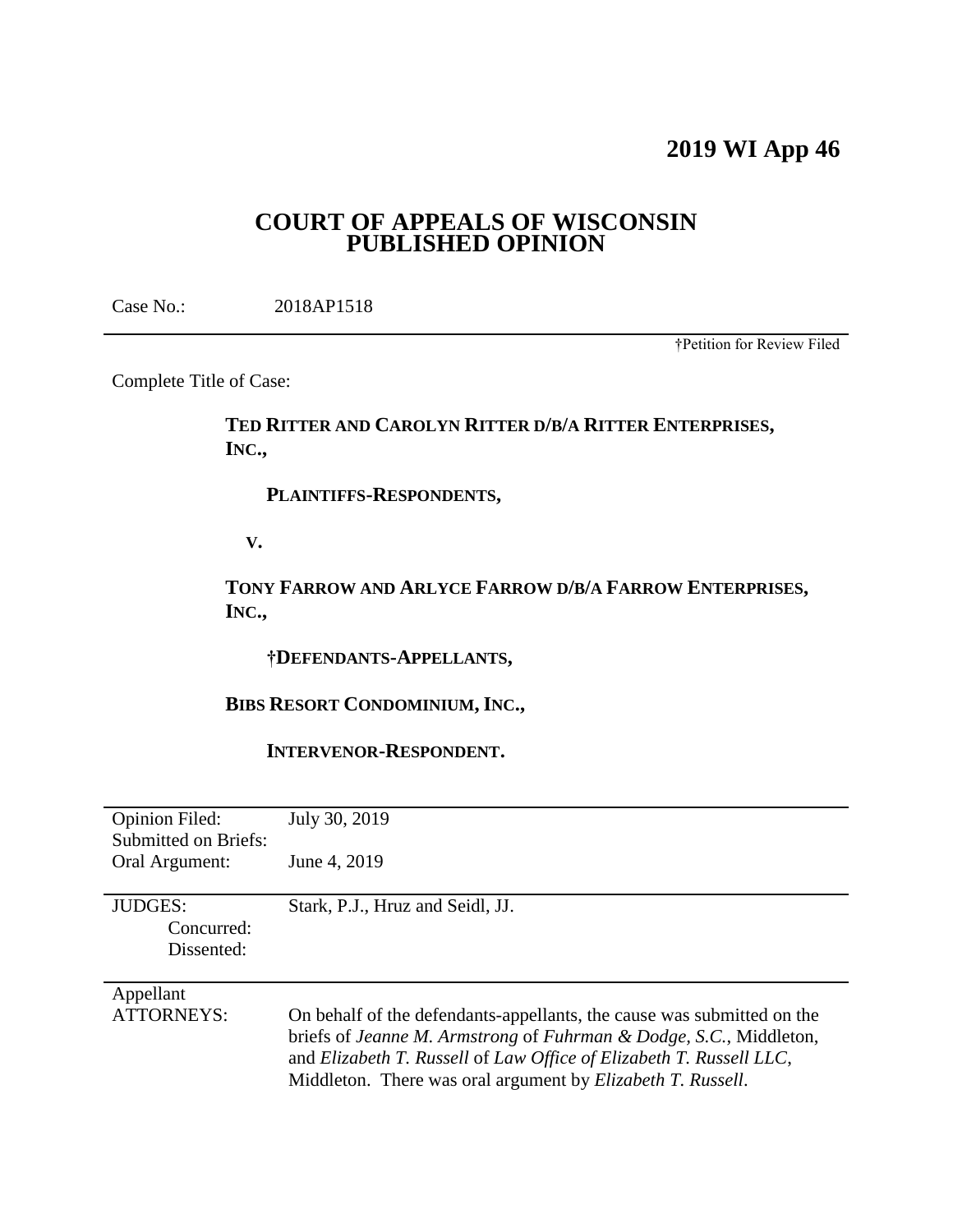Respondent<br>ATTORNEYS:

On behalf of the intervenor-respondent, the cause was submitted on the brief of *John E. Danner* of *Harrold, Scrobell & Danner, S.C.*, Minocqua. There was oral argument by John E. Danner.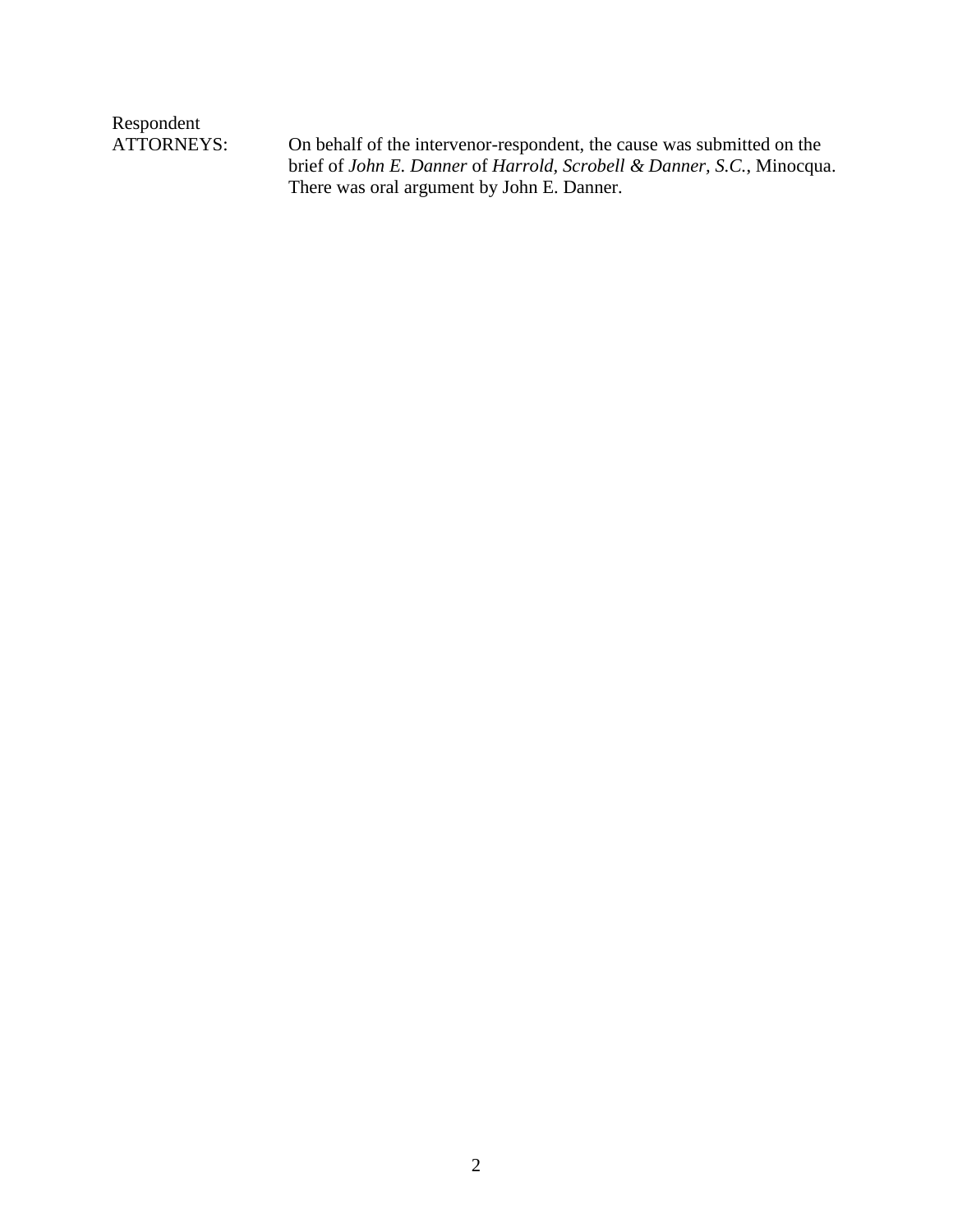## **2019 WI App 46**

## **COURT OF APPEALS DECISION DATED AND FILED**

### **July 30, 2019**

**Sheila T. Reiff Clerk of Court of Appeals**

#### **NOTICE**

**This opinion is subject to further editing. If published, the official version will appear in the bound volume of the Official Reports.** 

**A party may file with the Supreme Court a petition to review an adverse decision by the Court of Appeals.** *See* **WIS. STAT. § 808.10 and RULE 809.62.** 

## **Appeal No. 2018AP1518 Cir. Ct. No. 2010CV212**

## **STATE OF WISCONSIN IN COURT OF APPEALS**

**TED RITTER AND CAROLYN RITTER D/B/A RITTER ENTERPRISES, INC.,**

#### **PLAINTIFFS-RESPONDENTS,**

 **V.**

**TONY FARROW AND ARLYCE FARROW D/B/A FARROW ENTERPRISES, INC.,**

 **DEFENDANTS-APPELLANTS,**

**BIBS RESORT CONDOMINIUM, INC.,**

 **INTERVENOR-RESPONDENT.**

APPEAL from a judgment of the circuit court for Vilas County: MICHAEL H. BLOOM, Judge. *Affirmed*.

Before Stark, P.J., Hruz and Seidl, JJ.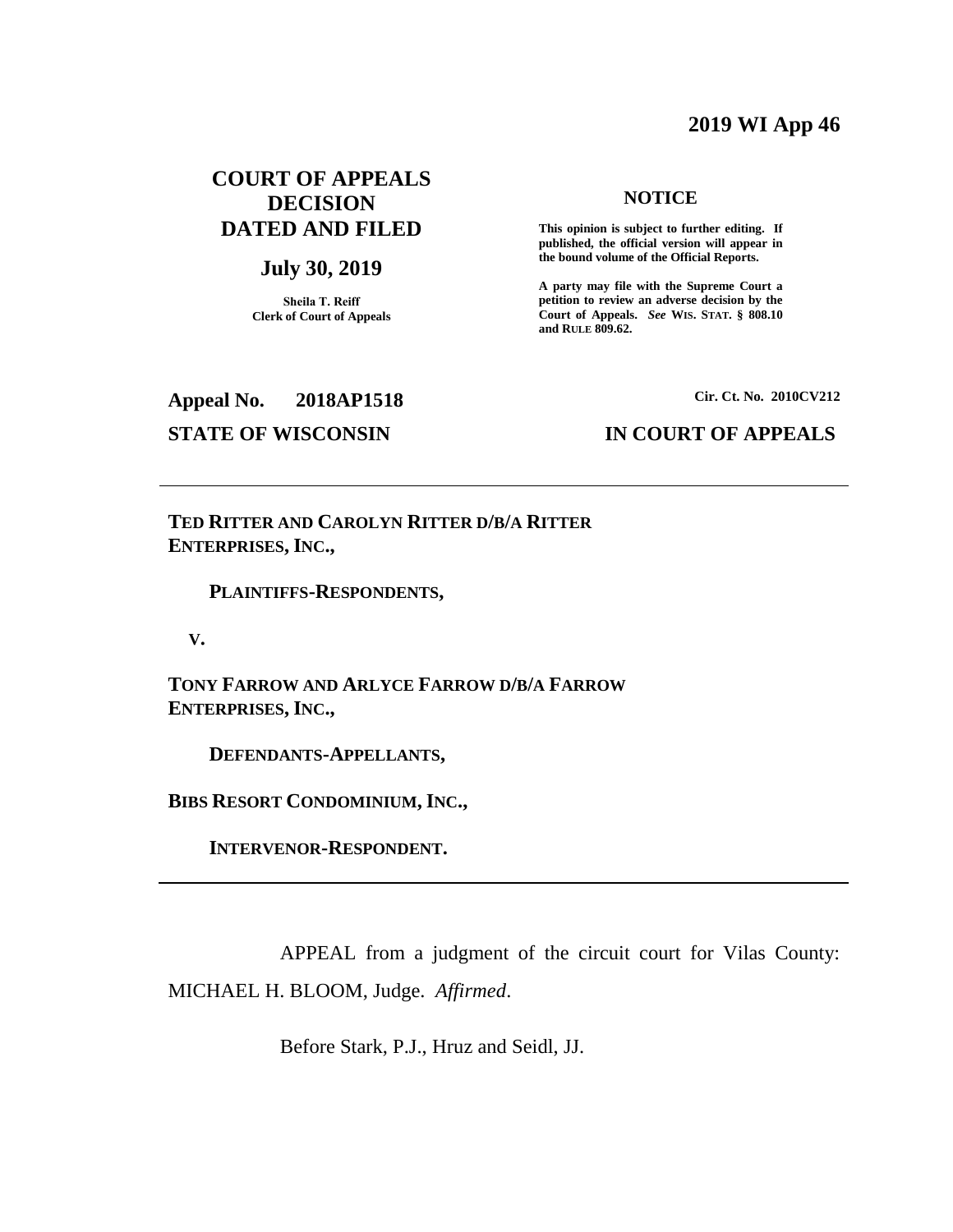¶1 SEIDL, J. This case is before us a second time. In 1986, Ted and Carolyn Ritter  $d/b/a$  Bibs Resort, Inc.<sup>1</sup> (the Ritters) purchased a lakefront resort property and named it "Bibs Resort." Twelve years later, they converted their resort to a condominium, using the name Bibs Resort Condominium (the Condominium). The legal name of the statutorily required association of condominium owners was Bibs Resort Condominium Inc. (the Association). In 2006, the Ritters sold to Tony and Arlyce Farrow, d/b/a Farrow Enterprises (the Farrows), the Ritters' property management business, called Bibs Resort, along with two of the thirteen units that comprised the Condominium (the 2006 transaction). A dispute ensued over the Ritters' continuing use of the name "Bibs Resort" after the transfer, and in 2012 a jury found the Ritters liable for infringing on the Farrows' trademark rights to that name.

¶2 On appeal, the Ritters argued that the circuit court erred by denying their motion to require joinder of the Association. We agreed, concluding the Association had a valid interest in claiming it had acquired independent rights to the name "Bibs Resort" prior to 2006 and that, consequently, the rights to the name could not have been transferred to the Farrows because the Association was not a party to the 2006 transaction. *See Ritter v. Farrow*, Nos. 2012AP781 and 2013AP927, unpublished slip op. ¶37 (WI App June 24, 2014) (*Ritter I*). We therefore remanded the matter for further proceedings on the Farrows' trade name claim. *Id.*, ¶55.

<sup>&</sup>lt;sup>1</sup> As explained below, the Ritters subsequently changed the name of their corporation to Ritter Enterprises, Inc.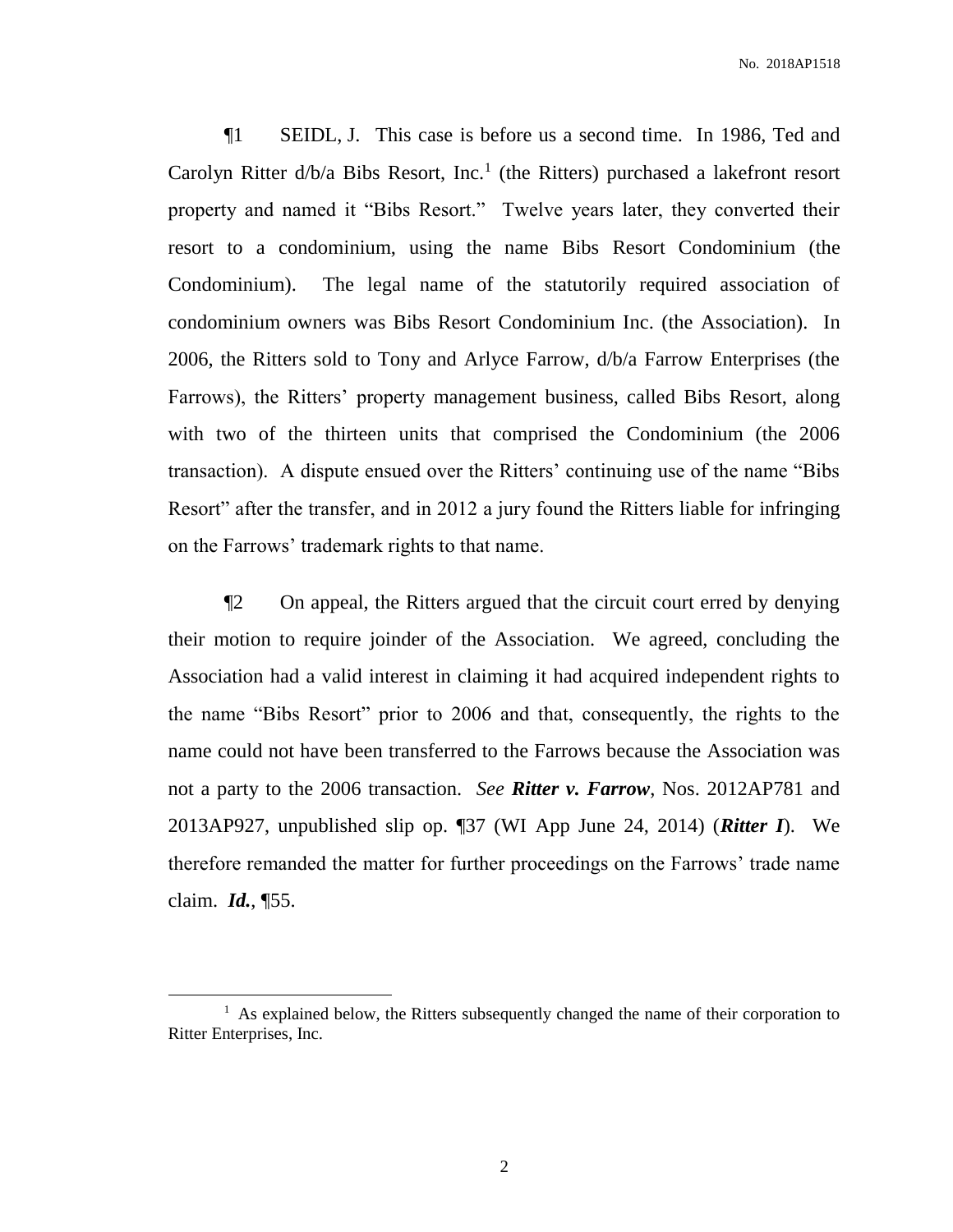¶3 On remand, the circuit court granted summary judgment in favor of the Association and the Ritters. The court concluded, in relevant part, that: (1) the name "Bibs Resort" "became a part" of the Association at the time of the condominium conversion; and (2) the Association's interest in the name "Bibs Resort" prevented the Farrows from acquiring exclusive ownership of the rights to the use of the name as part of the 2006 transaction.

¶4 The Farrows now appeal, arguing the circuit court erred by concluding that the Association acquired any rights to the name "Bibs Resort" as part of the condominium conversion.<sup>2</sup> In support, they argue that Wisconsin's Condominium Ownership Act affects only real property. *See* WIS. STAT. ch. 703 (2017-18).<sup>3</sup> Thus, the Farrows contend the condominium conversion could not have had any effect on the Ritters' intangible personal property—i.e., their trademark rights.

¶5 We conclude the Ritters' conduct in establishing the Association and converting Bib's Resort to a condominium—taken together with both the Ritters' and the Association's subsequent actions which support Carolyn Ritter's averment

<sup>&</sup>lt;sup>2</sup> Although both our opinion in **Ritter I** and the circuit court's subsequent grant of summary judgment explicitly addressed only the trade name "Bibs Resort," the Farrows identify three designations as being at issue on appeal in their brief-in-chief: the trade names "Bibs" and "Bibs Resort," as well as a trade dress image, consisting of a pair of bib overalls, that the Ritters used as the resort's logo. Regardless of this incongruity, however, the Farrows do not argue that any legal principle applies to only one particular designation, nor do they argue that any material facts exist that differentiate between the designations. Therefore—and because trademark law "analysis is the same" regardless of whether a designation is categorized as a trade name, service mark, or trademark—we do not address this issue further. *See Madison Reprographics, Inc. v. Cook's Reprographics, Inc.*, 203 Wis. 2d 226, 235 n.3, 552 N.W.2d 440 (Ct. App. 1996). Our references to the name "Bibs Resort" include all three designations.

<sup>&</sup>lt;sup>3</sup> All references to the Wisconsin Statutes are to the 2017-18 version unless otherwise noted.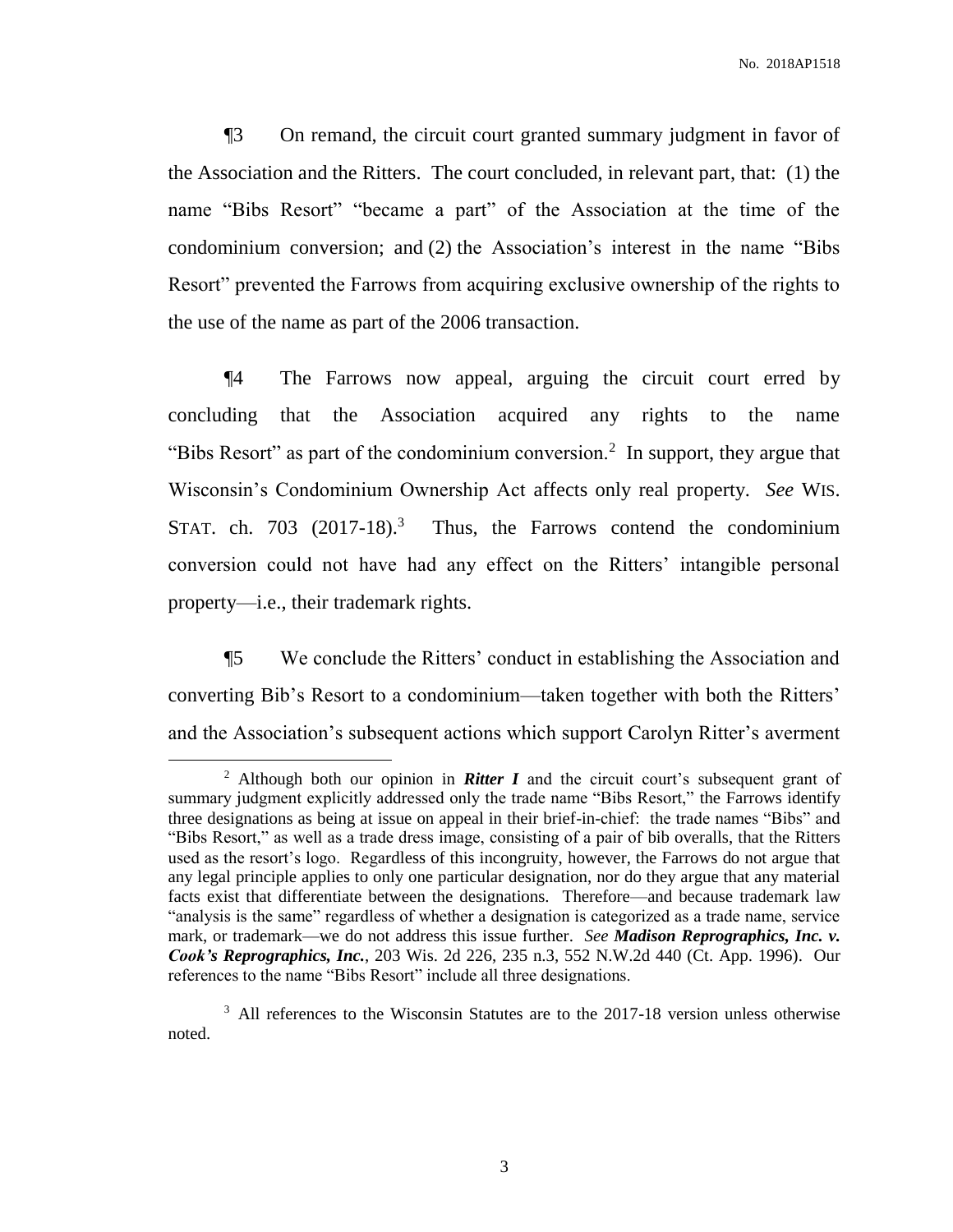that the Association owned the name "Bibs Resort"—manifested an implied agreement to transfer the name "Bibs Resort" to the Association. Because the Ritters did not own the name "Bibs Resort" in 2006, they could not have sold the name to the Farrows as part of the 2006 transaction. Accordingly, we affirm the circuit court's grant of summary judgment.

#### **BACKGROUND**

¶6 From 1986 to 1998, the Ritters owned and operated Bibs Resort in St. Germain, Wisconsin. Bibs Resort consisted of: eleven cottages that the Ritters rented to the public; one house in which the Ritters lived; and a building the Ritters used as a tavern and game room.

¶7 In 1998, the Ritters converted Bibs Resort to the Condominium. The Ritters did so by first creating the Association, as required by statute,<sup>4</sup> and then executing a Declaration of Condominium. <sup>5</sup> The Condominium property consisted of: (1) thirteen units—namely, the eleven cottages, the Ritters' personal residence, and the tavern and game room described above; and (2) common elements

<sup>4</sup> WISCONSIN STAT. § 703.15(1) provides that "the affairs of every condominium shall be governed by an association," which is considered a legal entity. A condominium declarant is responsible for establishing an association prior to the date of the first conveyance of a unit. Sec. 703.15(2)(a). In this case, "every owner of a unit" was a member of the Association.

<sup>&</sup>lt;sup>5</sup> A condominium declaration is the instrument by which property becomes subject to the Condominium Ownership Act. *See* WIS. STAT. §§ 703.02(8), 703.01.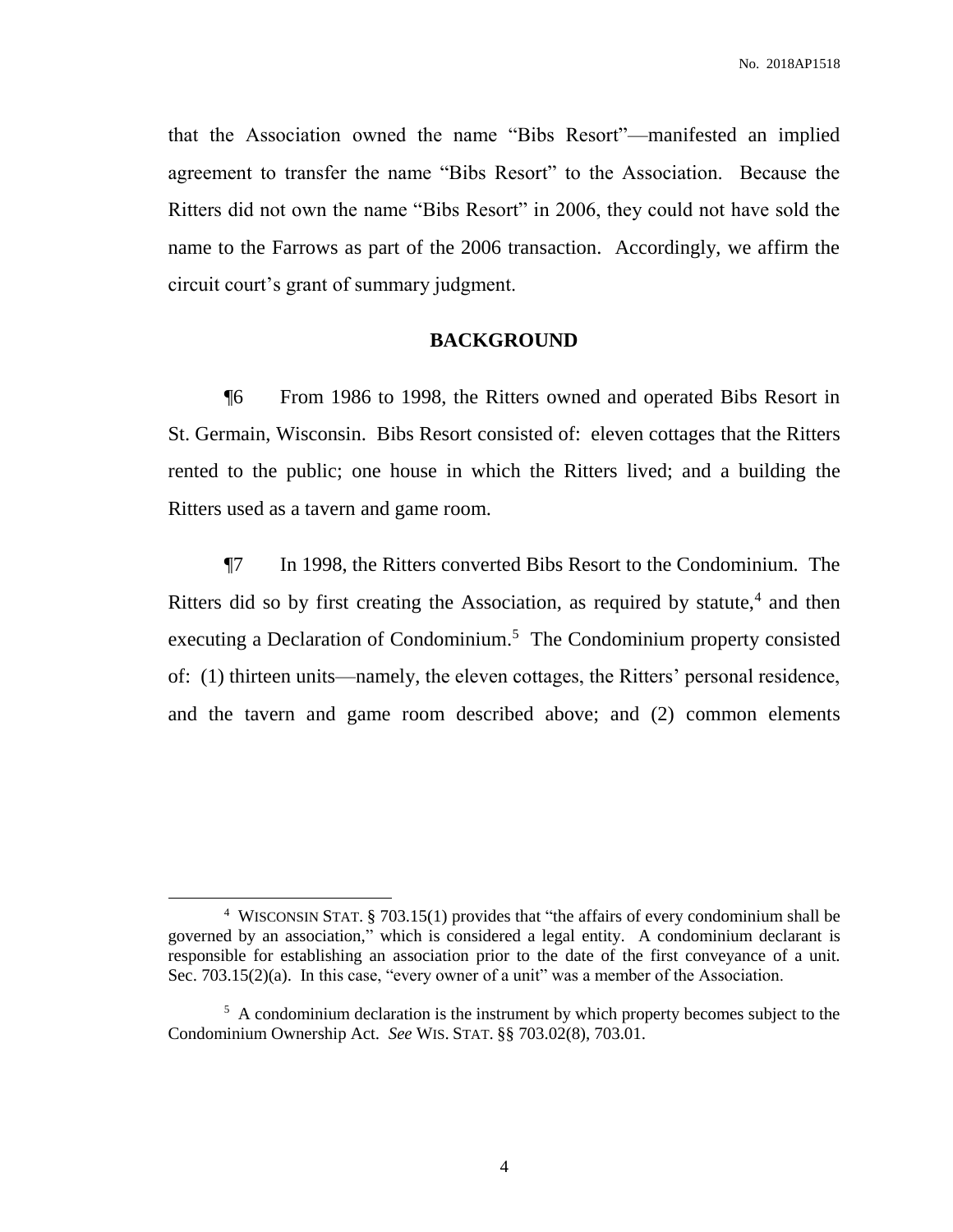comprised of "the land and all other parts of the condominium not within the perimeters of the individual units."<sup>6</sup>

¶8 At the time of the condominium conversion, the Ritters owned all thirteen condominium units and, therefore, were the sole members of the Association. Immediately after the conversion, the Ritters continued to rent all eleven cottage units to the public under the name "Bibs Resort." They subsequently sold four of the cottage units between 1998 and 2005. The new owners of these four units became members of the Association upon their purchase, and they were permitted to place the Bibs Resort logo on their respective unit doors. The Ritters, through a subchapter S corporation called Bibs Resort, Inc., "continued to rent the [sold] unit[s] under a management agreement with [each] new owner," referring to the rental properties as being part of "Bibs Resort."

¶9 In 2006, the Ritters agreed to sell certain property to the Farrows. More specifically, as set forth in a statement signed by the Ritters in January 2006:

> Ted Ritter and Carolyn Ritter, sole owners and stockholders of [Bibs] Resort, Inc., a subchapter S corporation licensed in the state of Wisconsin, do hereby authorize the sale of [Bibs] Resort Inc. property management, its management contracts, listed inventory, unit 12 with the laundry building, unit 13 [the tavern], and the garage storage units 27-29.

 $\overline{a}$ 

<sup>&</sup>lt;sup>6</sup> Condominium property is defined as "unimproved land, land together with improvements on it or improvements without the underlying land." WIS. STAT. § 703.02(14). "The condominium property is made up of two legal components: 'units' and 'common elements.'" *Saddle Ridge Corp. v. Board of Review for Town of Pac.*, 2010 WI 47, ¶9, 325 Wis. 2d 29, 784 N.W.2d 527.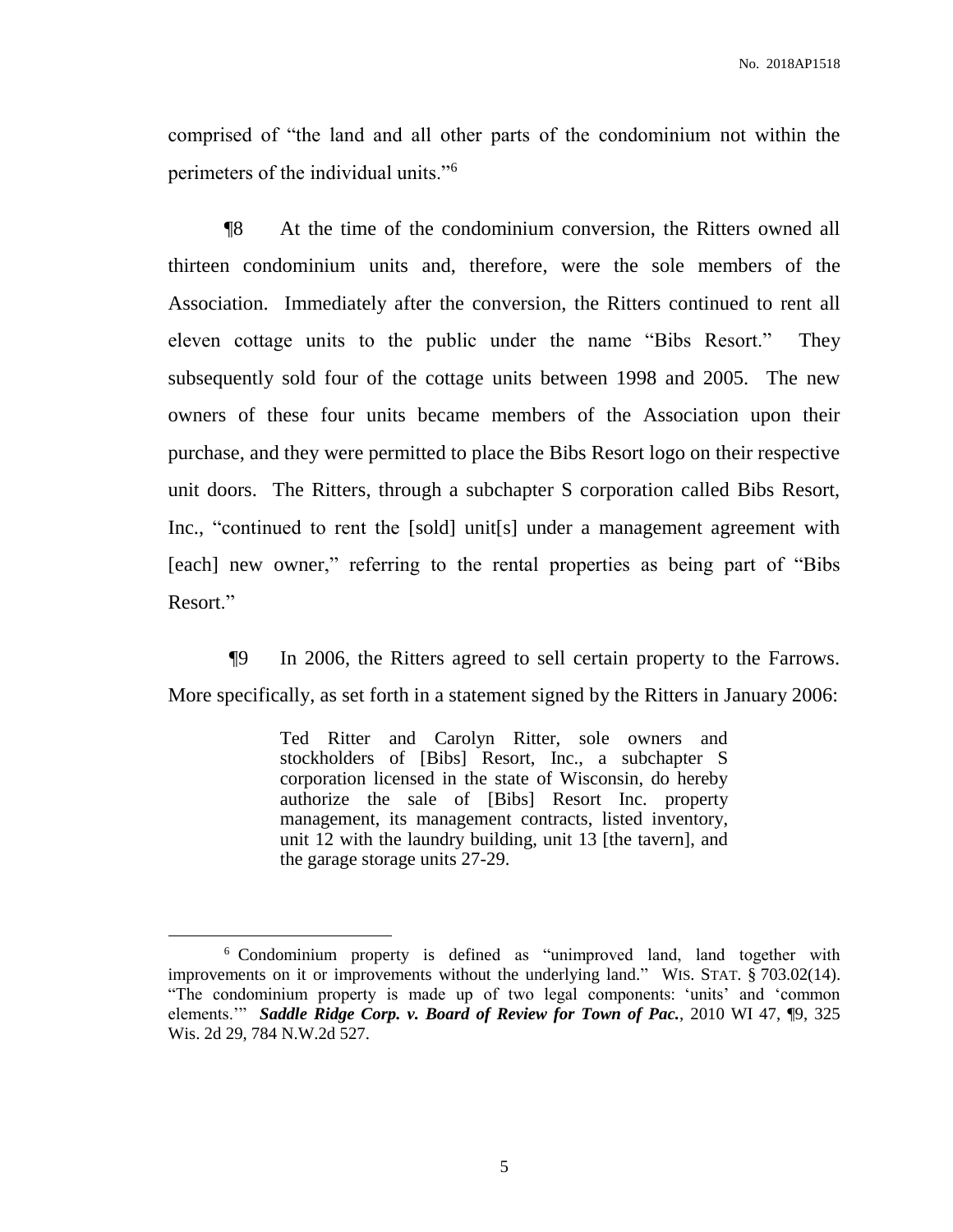In the parties' offer to purchase, they specified that the sale included "all tangible and intangible personal property and rights in personal property owned by seller." According to Carolyn Ritter's affidavit, prior to the sale being completed:

> The Farrows knew we had rental management agreements in place with all the condominium unit owners. They knew any agreement could be terminated by either party upon ninety (90) days advance notice. We discussed these rental management agreements with them, their attorney, and the real estate brokers. Everyone understood the rental management agreements could not be sold, assigned, or transferred. The Farrows' attorney insisted new rental management agreements be prepared and signed. Our attorney prepared new rental management agreements which were signed by the Farrows and all condominium unit owners, including ourselves. The new rental management agreements contained an identical ninety (90) day termination clause, enabling either party to terminate the agreement at any time, provided the required ninety (90) day advance notice was given.

We and our attorney also discussed with the Farrows and their attorney the provision of maintenance, repair, landscaping, and groundwork services to the Unit Owners Association. It was understood by all parties that those services were subject to contractual approval by the Board of Directors for [the Association]. The assumption of the right to provide these services by the Farrows was subject to approval by the Board of Directors, who also was responsible for the renewal or extension of any contract for such services. My husband and I never signed any document that conveyed or assigned to the Farrows the right to provide contract maintenance, repair, landscaping, and groundwork services to [the Association].

¶10 After the 2006 transaction was completed, the Ritters and the Farrows jointly reported the transfer of the Ritters' "management of vacation resort" business to Wisconsin's Division of Unemployment Insurance on a "Report of Business Transfer" form. That form listed the assets transferred in the sale, including the Ritters' "goodwill" in their business. Moreover, a box was checked stating that the sale constituted "a total transfer" of the Ritters' business.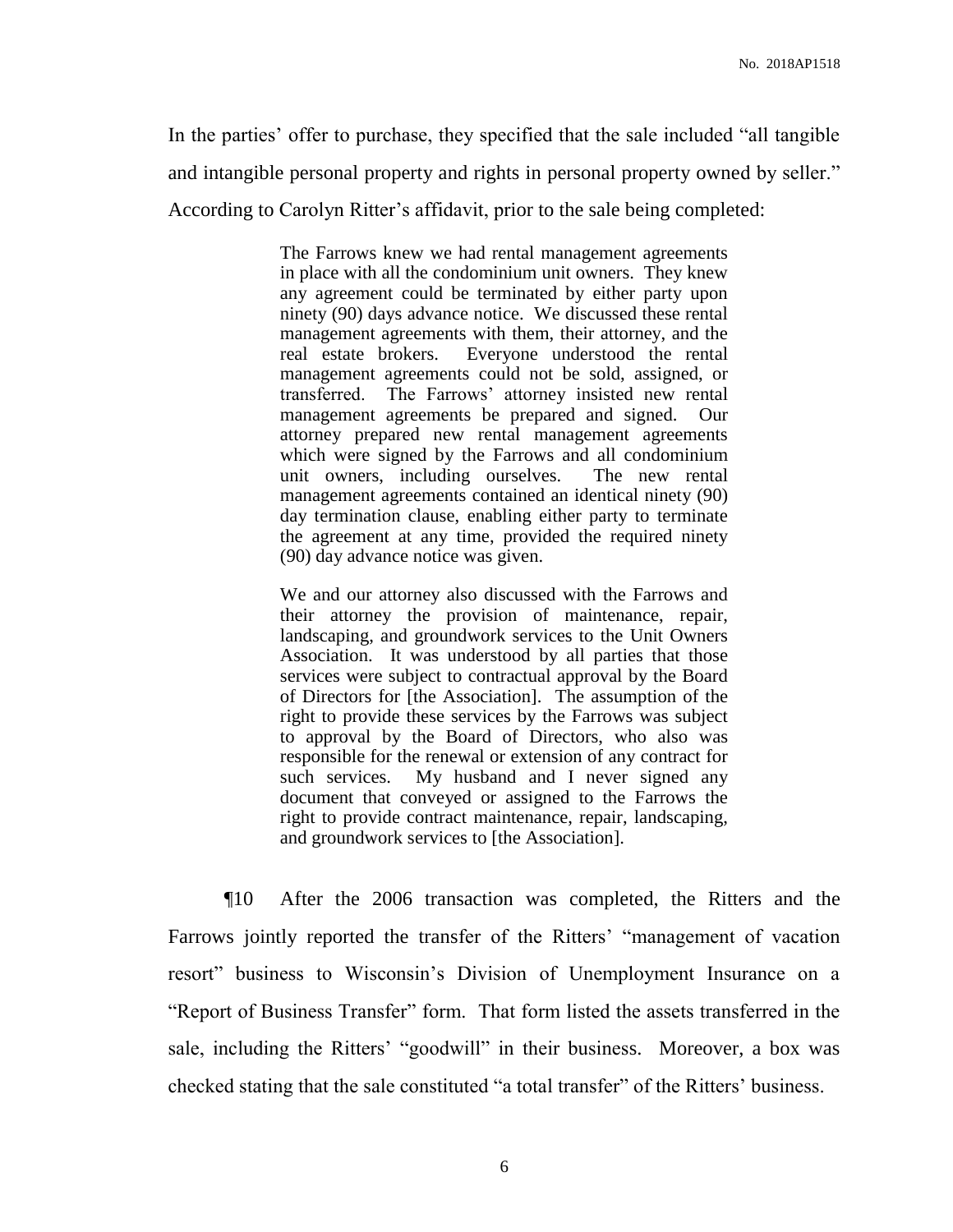¶11 The Ritters and the Farrows also submitted a request to the Wisconsin Department of Revenue (DOR) regarding a "[c]hange in business name." In their joint correspondence, they stated that Bibs Resort, Inc., still owned "business property (some rental cottages) at the resort" and "wish[ed] to maintain the businesses' corporate status but change the current name of Bibs Resort, Inc. to Ritter Enterprises, Inc." Further, they wrote that the Farrows "*would like to use* the name Bibs Resort as a trade name since they are handling advertising, reservations and payments under that name. Ted and Carolyn Ritter are *amenable to that change.*" 7 (Emphases added.)

¶12 By February 2008, the relationship between the Ritters and Farrows had deteriorated, and the Ritters cancelled the Farrows' rental agreement for the Ritters' seven cottage units. In addition, the four remaining cottage unit owners terminated their rental management agreements with the Farrows. The Ritters then resumed renting their seven units themselves, using the name "Bibs Cottages."

¶13 In 2010, the Ritters filed a lawsuit against the Farrows in small claims court, asserting various claims not relevant to this appeal. The Farrows counterclaimed, asserting multiple causes of action, including trademark infringement for the Ritters' continued use of the name "Bibs Resort." Ultimately,

 $\overline{a}$ 

<sup>&</sup>lt;sup>7</sup> We note that there is no evidence in the appellate record that the Association either joined in the Report of Business Transfer or in the request to the DOR, nor is there any evidence the Association consented to an ownership transfer of the name "Bibs Resort" to the Farrows. We also note that neither the Report of Business Transfer nor the request to the DOR specifically stated that ownership of the name "Bibs Resort" was being transferred to the Farrows.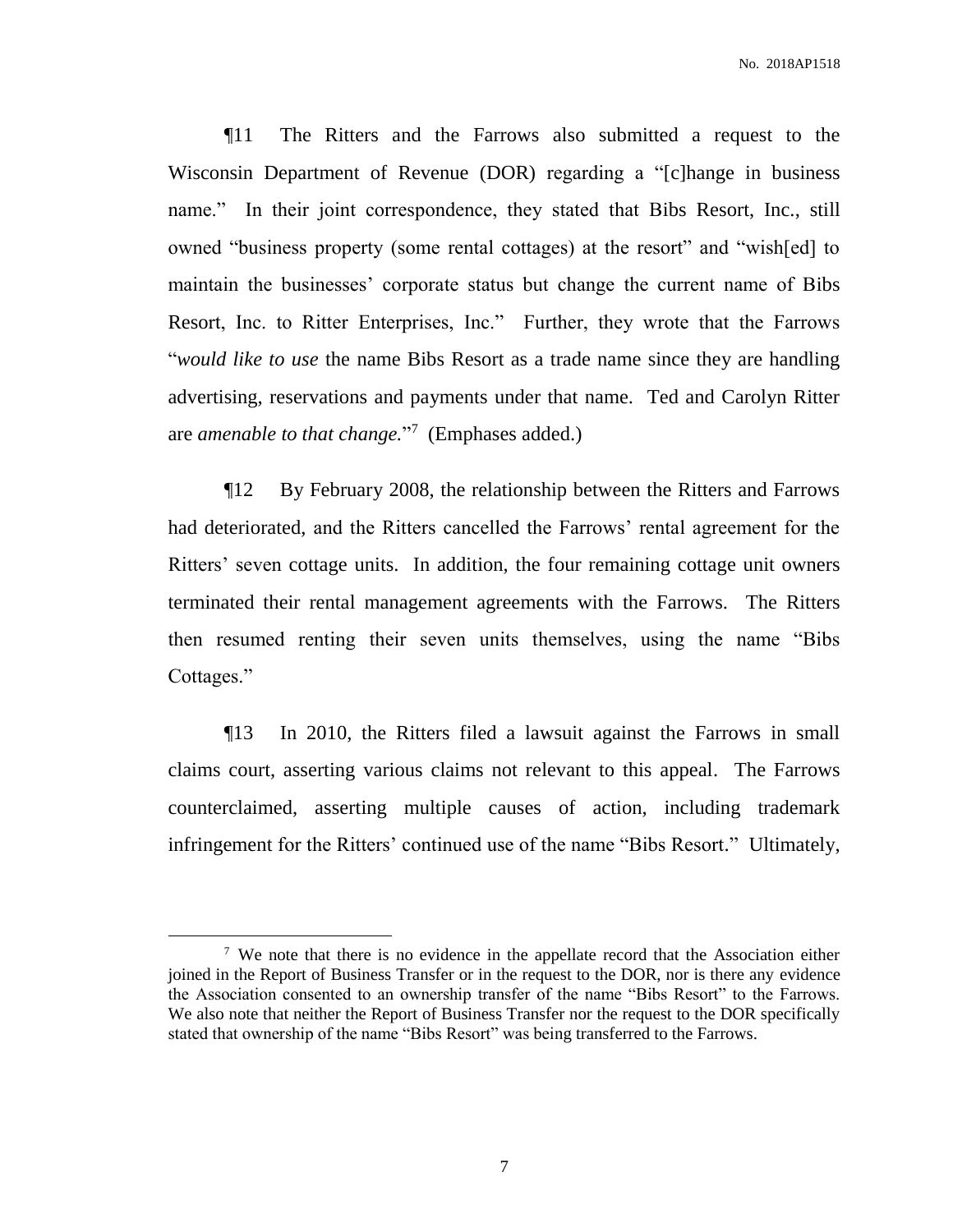the Ritters' claims were dismissed, leaving only the Farrows' counterclaims remaining in the case.

¶14 One month before the scheduled jury trial, the Association filed a motion to intervene. As grounds, the Association "claim[ed] an interest relating to the name 'Bibs Resort Condominium.'" The circuit court denied this motion, and a jury ultimately found that the Ritters had infringed upon the Farrows' trade name, "Bibs Resort."

¶15 On appeal, we reversed the circuit court's denial of the Association's motion to intervene in *Ritter I*. We reasoned, in relevant part, that:

> The Association concedes it shares a "similar desired outcome" with Ritters—that is, "that there not be a finding that ... Farrows['] use of the name 'Bibs Resort' constitutes a trade name." Despite this concession, we reject Farrows' argument that the Association, the individual owners, and Ritters have the same "ultimate objective." The trade name dispute between Farrows and Ritters was inextricably linked with their contract dispute. Farrows alleged Ritters sold them the exclusive right to use the trade name "Bibs Resort" and then reneged on that agreement. The Association and the other owners were not parties to the contract between Ritters and Farrows. They have independent rights to the name "Bibs Resort," and they claim they never agreed Farrows could be sold the exclusive right to use that name. Thus, while Ritters' main concern in this litigation is to show they *did not* sell Farrows the exclusive right to use the name "Bibs Resort," the Association and other owners have an interest in showing Ritters *could not* sell Farrows that right. Consequently, although Ritters, the Association, and the other owners have some similar goals in this litigation, their ultimate objectives are not identical.

*Ritter I*, Nos. 2012AP781 and 2013AP927 [37. We therefore remanded the case

for further proceedings on the Farrows' trade name claim. *Id.*, ¶55.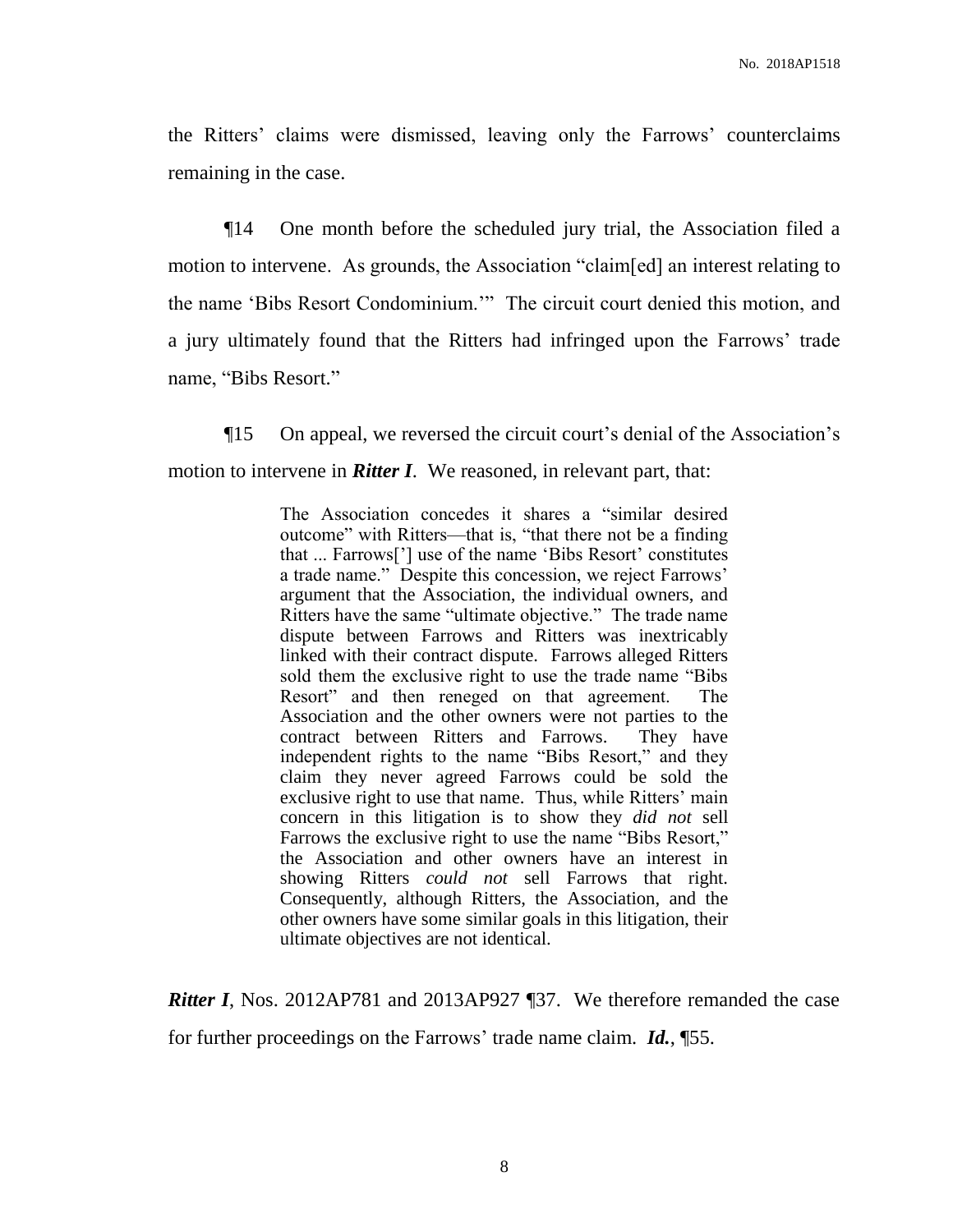¶16 On remand, the Association and the Farrows filed cross-motions for summary judgment. In support of its motion, the Association argued that: (1) Bibs Resort is not a trade name; and (2) even if it were, the Association's "prior and continued use of the trade name and logo bars Defendant Farrow from the exclusive use of the trade name."

¶17 For their part, the Farrows argued that: (1) Bibs Resort is a trade name because it is inherently distinctive and it identifies and distinguishes a business; (2) it is a fundamental tenet of trademark law that there can be only one owner of a trademark; (3) the Ritters were the original owners of the name Bibs Resort and they "did not assign [their trademark] rights to the Association" at any time prior to the 2006 sale to the Farrows; and (4) the Ritters necessarily transferred the name "Bibs Resort" to the Farrows as part of the 2006 transaction by including their business' goodwill in that sale.

¶18 Following a hearing, the circuit court granted the Association's summary judgment motion in a written order. The court determined, in relevant part, that: (1) "Bibs Resort" was a trade name entitled to trademark protection; (2) the name "Bibs Resort" "became part of" the Association at the time of the 1998 condominium conversion; and (3) the "[p]rinciples applicable to collective trademarks compel[led] the conclusion that each individual owner of a condominium unit belonging to [the Association] holds rights in and to [the name] 'Bibs Resort'; thus, there is no exclusivity of ownership, and, therefore, [the Farrows] cannot prevail on their trademark or [trade name] claims." In addition, the court noted that although there were "disputed issues of fact as to whether goodwill or the trade name "Bibs Resort" or both were transferred to [the Farrows] as part of the 2006 transaction," that dispute was immaterial because the Ritters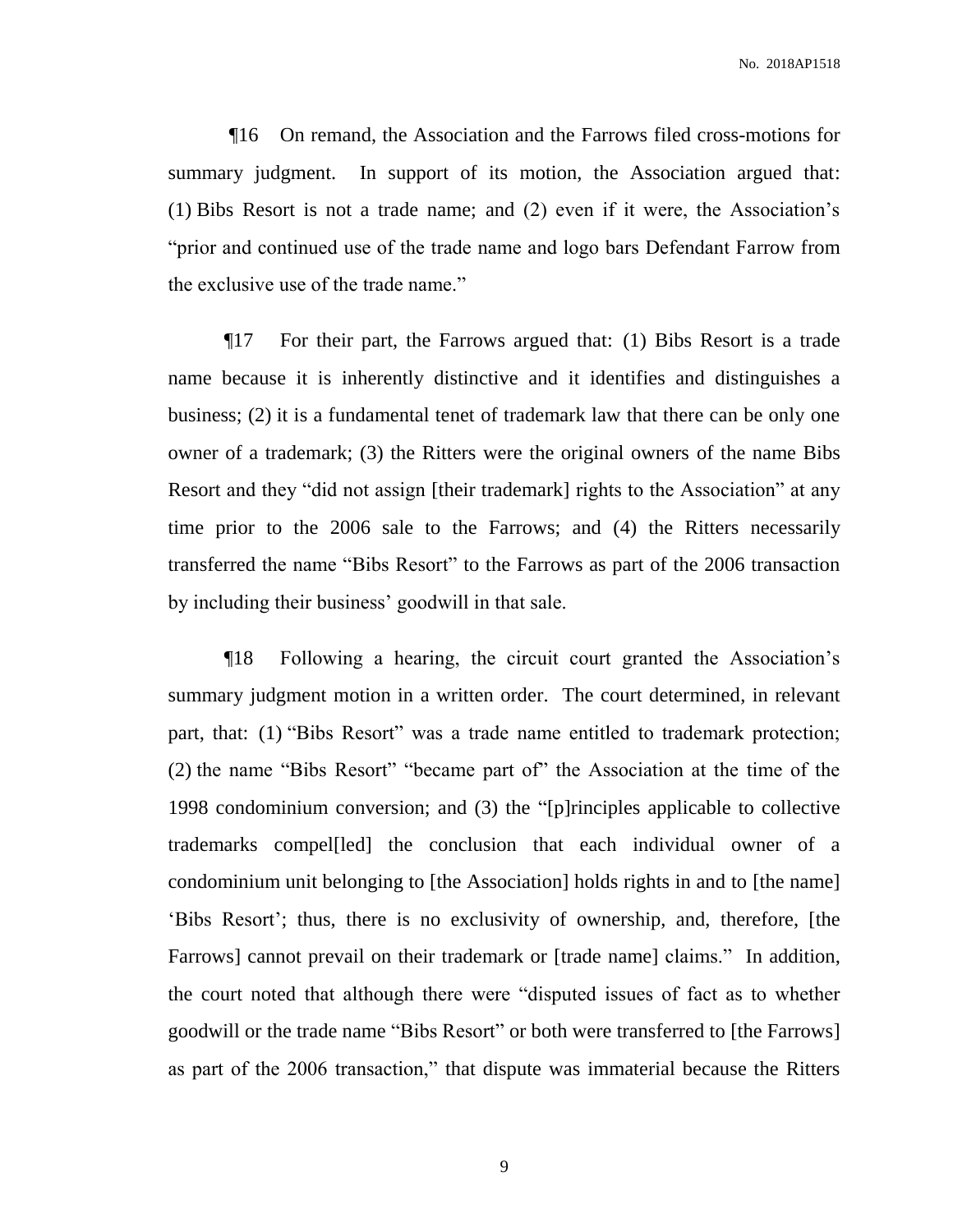did not have exclusive ownership of the trade name in 2006. The Farrows now appeal.<sup>8</sup>

#### **DISCUSSION**

¶19 We review a grant of summary judgment de novo. *Tews v. NHI, LLC*, 2010 WI 137, ¶40, 330 Wis. 2d 389, 793 N.W.2d 860. The summary judgment methodology is well established. *Id.*, ¶41. Summary judgment must be granted when there is no genuine dispute as to any material fact and the moving party is entitled to judgment as a matter of law. WIS. STAT. § 802.08(2). "The purpose of the summary judgment procedure is to avoid trials when there is nothing to try." *Tews*, 330 Wis. 2d 389, ¶42.

¶20 As discussed below, the dispositive issue in this appeal is whether the actions taken by the Ritters and the Association—both at the time of and after the 1998 condominium conversion—represented conduct manifesting an implied agreement to transfer the name "Bibs Resort" to the Association. The Farrows do not argue that there are any material facts in dispute. Rather, they argue the circuit court's conclusion that the conversion affected the Ritters' trademark rights was

<sup>&</sup>lt;sup>8</sup> We note that the Farrows also asserted, for the first time on remand, a federal trademark infringement claim. The Association objected, arguing that a "federal trademark infringement claim was not pled in [the Farrows'] counterclaim nor was the issue raised during the first trial." The circuit court ultimately declined to reach this issue, determining that its grant of summary judgment rendered any potential federal claims moot.

At oral argument, the Farrows did not argue that this case presented any exception to the general rule that "[i]n almost all situations, state [trademark] law is essentially the same as federal [trademark] law." 3 J. THOMAS MCCARTHY, MCCARTHY ON TRADEMARKS AND UNFAIR COMPETITION § 22:1 (5th ed. 2019). Consequently, resolving whether the Farrows were entitled to assert their federal trademark claims would have no bearing on our analysis of the issues raised on appeal. Thus, we decline to address the issue further. *See Sweet v. Berge*, 113 Wis. 2d 61, 67, 334 N.W.2d 559 (Ct. App. 1983) (an appellate court need only address dispositive issues).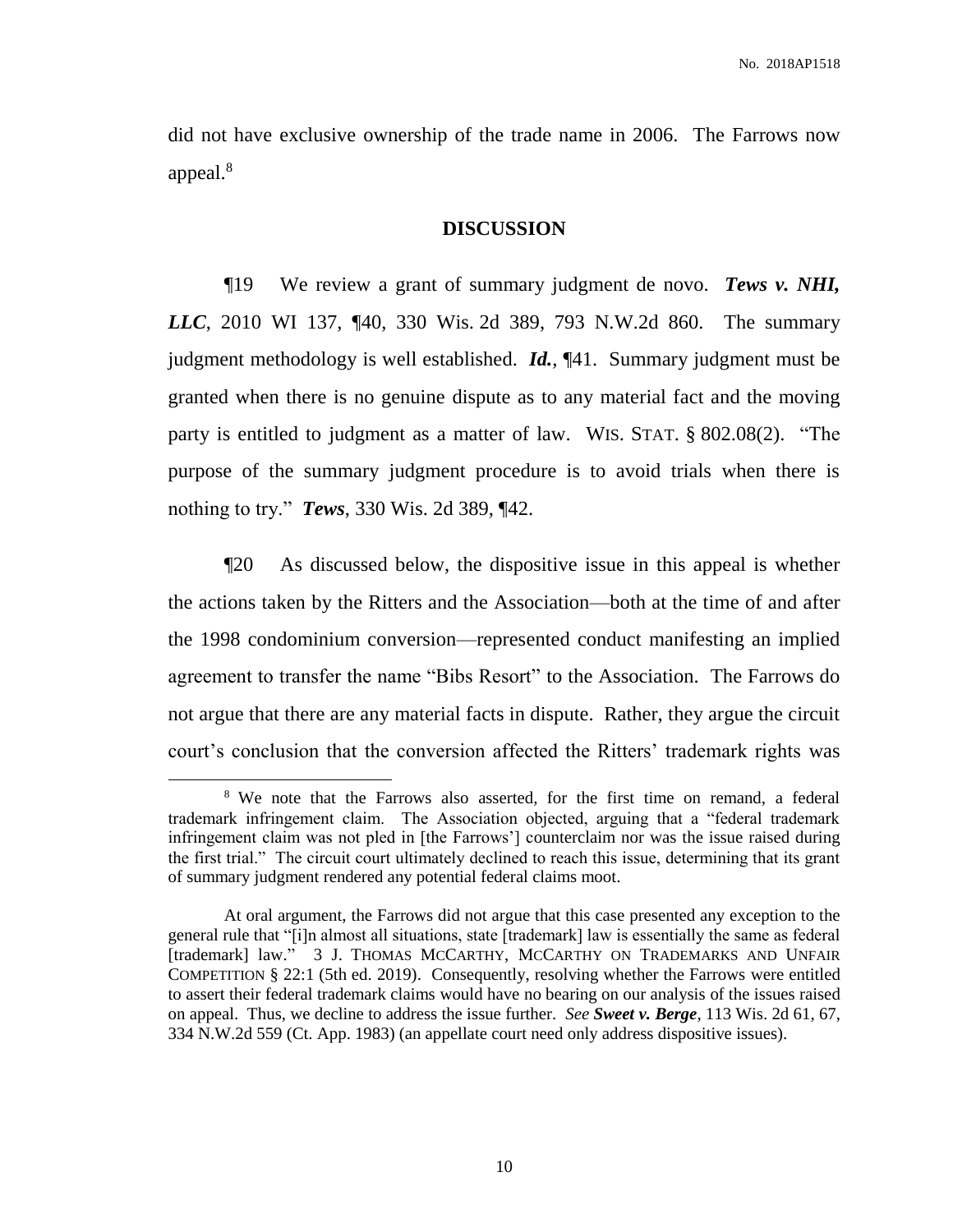"incorrect as a matter of law." In support, they point to the statutory definition of condominium property, *see* WIS. STAT. § 703.02(14), as well as to general principles of trademark law. We decide questions of statutory interpretation de novo. *Madison Reprographics, Inc. v. Cook's Reprographics, Inc.*, 203 Wis. 2d 226, 246, 552 N.W.2d 440 (Ct. App. 1996). Likewise, we independently apply relevant principles of trademark law to undisputed facts. *Id.* at 238.

¶21 We begin by setting forth certain principles of Wisconsin and federal trademark law.<sup>9</sup> A trademark is a form of intangible property. *See Adams Outdoor Advert., Ltd. v. City of Madison*, 2006 WI 104, ¶62, 294 Wis. 2d 441, 717 N.W.2d 803. Even so, it is an unusual form of property:

> [Although] a trademark can be categorized as a kind of "property" right, such a characterization often creates more confusion than clarity. This is because the "property" parameters of a trademark are defined very differently from any other kind of "property." In almost all cases, the exclusive "property" right of a trademark is defined by customer perception.

1 J. THOMAS MCCARTHY, MCCARTHY ON TRADEMARKS AND UNFAIR COMPETITION § 2:10 (5th ed. 2019) ("MCCARTHY ON TRADEMARKS"); *see also TMT N. Am., Inc. v. Magic Touch GmbH,* 124 F.3d 876, 882 (7th Cir. 1997) ("Strictly speaking, however, trademarks are not ordinary property interests.").

<sup>&</sup>lt;sup>9</sup> Although Wisconsin has long recognized a common-law cause of action for trademark infringement, *see, e.g.*, *Listman Mill Co. v. William Listman Milling Co.*, 88 Wis. 334, 60 N.W. 261 (1894), we have also recognized that our case law addressing trademarks is relatively "undeveloped." *Koepsell's Olde Popcorn Wagons, Inc. v. Koepsell's Festival Popcorn Wagons, Ltd.*, 2004 WI App 129, ¶34, 275 Wis. 2d 397, 685 N.W.2d 853. Accordingly, we "look to federal law for guidance" when necessary to resolve a trademark dispute. *Id.*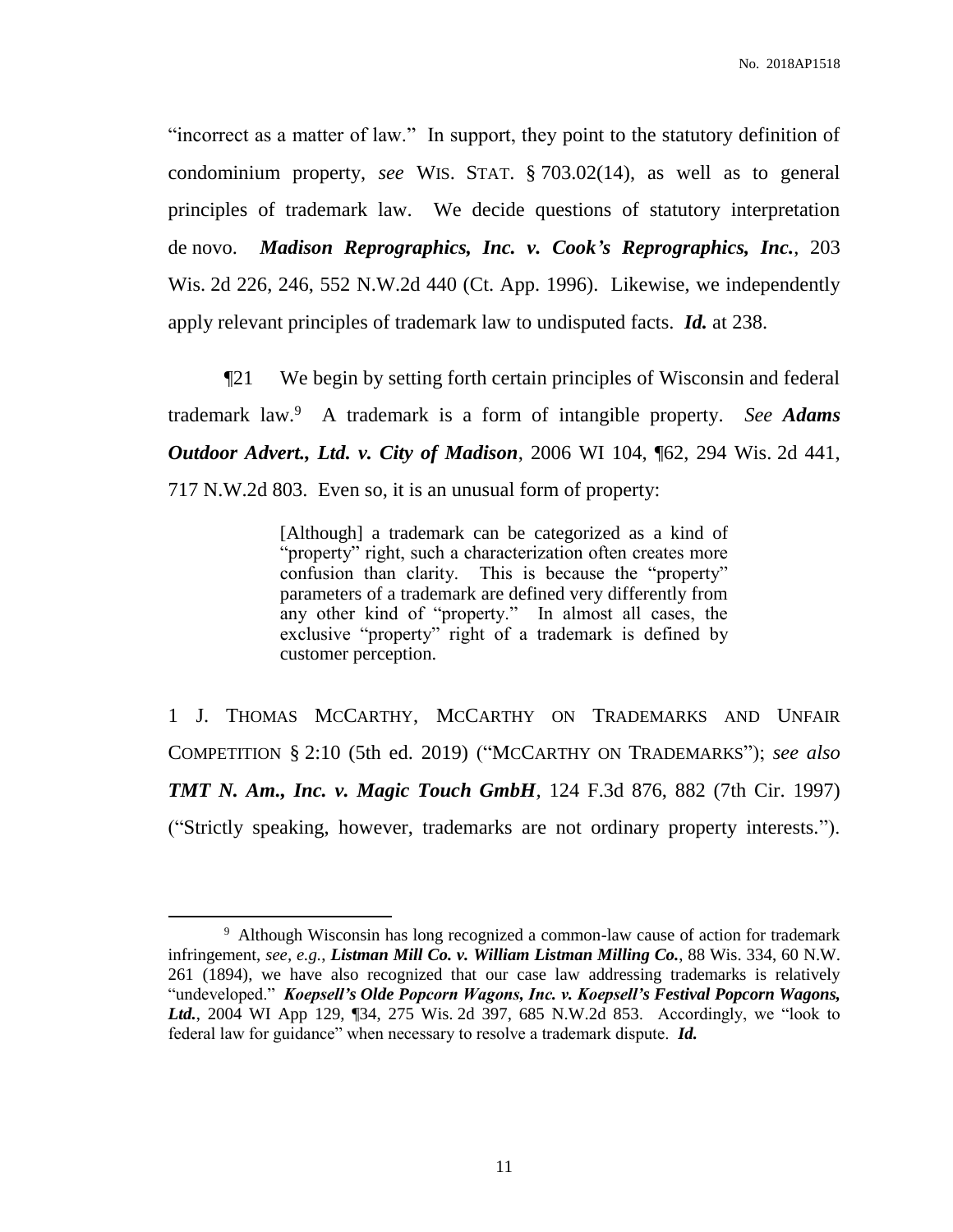Still, unique parameters aside, trademark rights may be transferred amongst parties, like any other kind of property. MCCARTHY ON TRADEMARKS § 18:1.

¶22 One means by which parties may do so is via an "implied agreement to transfer ownership." *TMT N. Am.*, 124 F.3d at 884. To be valid, such an implied agreement "requires conduct manifesting agreement." *Id.* Like any other transfer of trademark rights, an implied agreement to transfer ownership must be accompanied by the goodwill that the transferred trademark represents. *See id.* at 882. This requirement—known as the anti-assignment-in-gross rule—reflects that a trademark "is merely a symbol of goodwill and has no significance apart from its goodwill." *Koepsell's Olde Popcorn Wagons, Inc. v. Koepsell's Festival Popcorn Wagons, Ltd.*, 2004 WI App 129, ¶36, 275 Wis. 2d 397, 685 N.W.2d 853 (citation omitted).

¶23 To further explain, goodwill is a representation of the "qualities that attract customers to [a] business." *Newark Morning Ledger Co. v. United States*, 507 U.S. 546, 556 (1993). As such, trademark rights cannot "exist independent of the business goodwill to which they are appurtenant." *Berni v. International Gourmet Rests. of Am., Inc.*, 838 F.2d 642, 646 (2d Cir. 1988) This inseparability is essential to trademark law because if the party purporting to own a trademark no longer controls the goodwill the trademark represents—i.e., the qualities that attract customers to a business—the trademark no longer serves as an identifier of a "particular source" of a good, service, business or enterprise. *Madison Reprographics*, 203 Wis. 2d at 235. In other words, "trademarks are … protected only to the extent that they give consumers information about the origin or quality of products." *TMT N. Am.*, 124 F.3d at 882.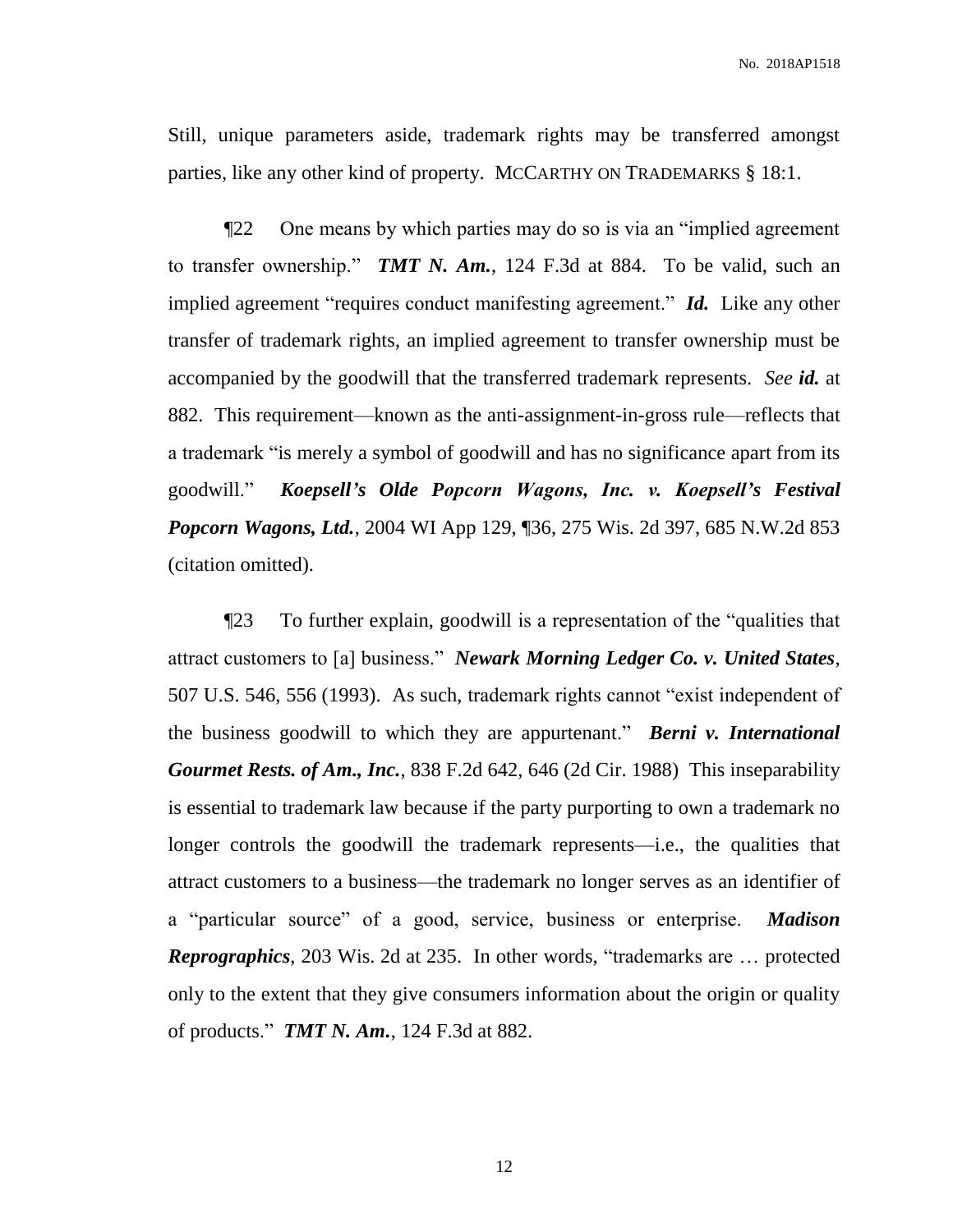No. 2018AP1518

¶24 With these principles in mind, we turn to the circuit court's conclusion that the trademark rights were transferred from the Ritters to the Association at the time of the 1998 condominium conversion. We ultimately agree with the court's determination, albeit for a different reason than relied on by the court. *See Bence v. Spinato*, 196 Wis. 2d 398, 417, 538 N.W.2d 614 (Ct. App. 1995) (stating we may affirm a grant of summary judgment based on a theory or reasoning different from that relied upon by the circuit court). Namely, we conclude, for the following reasons, that the Ritters' and the Association's conduct manifested an implied agreement to transfer the name "Bibs Resort" to the Association.

¶25 First, by converting their resort to a condominium, the Ritters necessarily transferred control of their property—including control of its marketing, advertising, and general renting authority—to the Association. This transfer is mandated by the Condominium Ownership Act: "The affairs of every condominium shall be governed by an association" of unit owners. WIS. STAT. § 703.15. To that end, our supreme court has recognized the formidable authority statutorily vested in condominium owners' associations, and how that power extends to the Association's ability to regulate unit owners' rental of their properties. *See Apple Valley Gardens Ass'n, Inc. v. MacHutta*, 2009 WI 28, ¶17, 316 Wis. 2d 85, 763 N.W.2d 126.

¶26 For example, in *Apple Valley*, two condominium unit owners objected to the ability of a condominium owners' association to prohibit rental of their condominium units. *Id.*, ¶2. The *Apple Valley* court rejected their claim, stating:

> We recognize that ... condominium associations [are empowered] to take actions that limit the rights of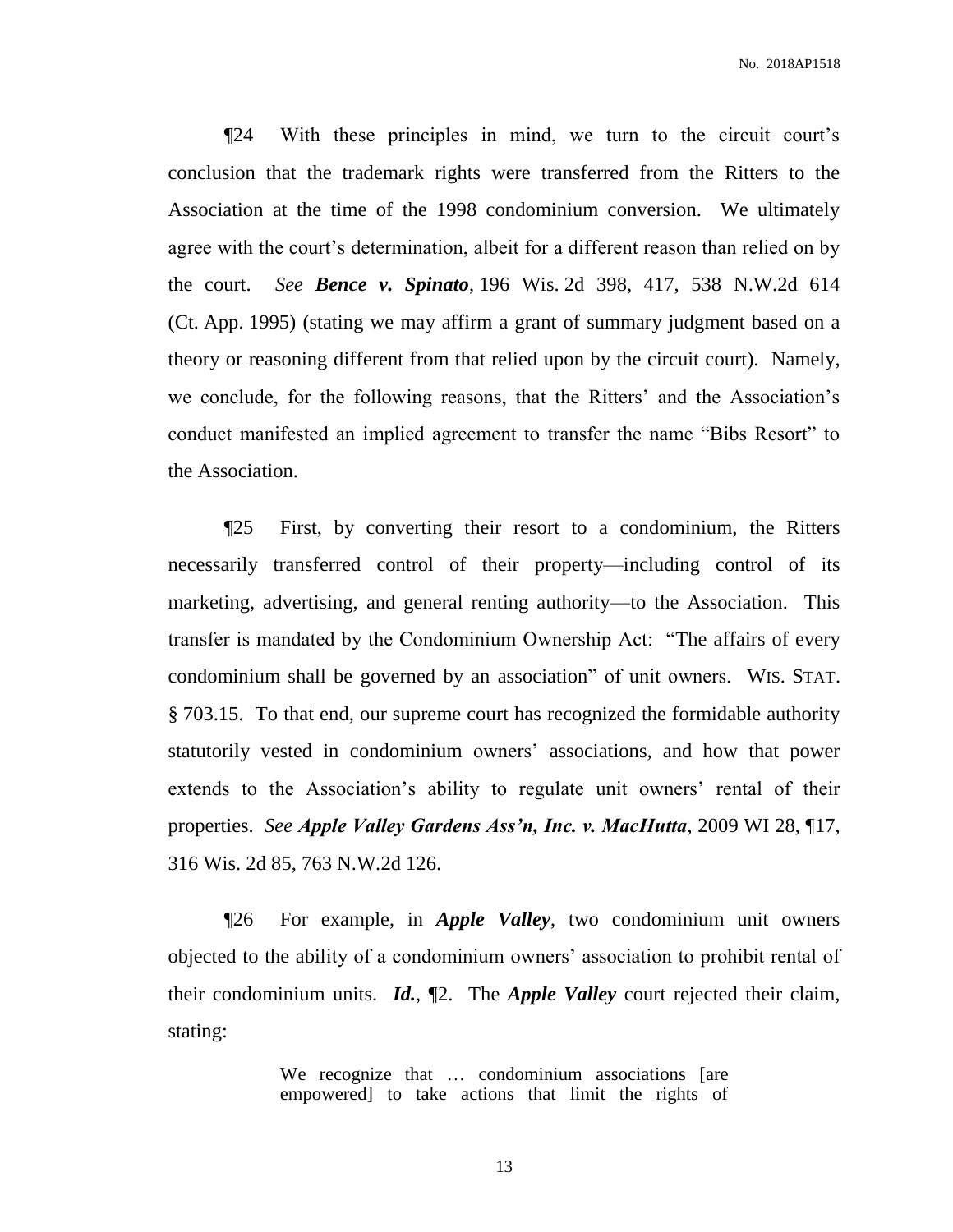individual owners. There is an inherent tension between the competing interests of supermajority owners<sup>[10]</sup> and individual owners. A unit owner might be frustrated, financially or otherwise, by the loss of her ability to rent out her unit. But the statutes are clear that associations have this power.

### Id.,  $\P$ 17. (footnote omitted.)

 $\overline{a}$ 

¶27 To be sure, the Ritters had the ability to unilaterally make the Association's decisions until the 2006 transaction. But this authority derived from their position as supermajority owners, $<sup>11</sup>$  not their status as former resort owners.</sup> Consequently, it was the Association that permitted individual unit owners to take such actions as advertising their property to rent under the Bibs Resort designation and displaying the Bibs Resort logo on their units after the condominium conversion.

¶28 Second, Carolyn Ritter averred that she and her husband did not sell the trademark rights at issue to the Farrows in 2006 because the "name and logo [of Bibs Resort] was and is the property of the [Association]." In considering this averment, we recognize the danger of allowing parties to "us[e] self-serving testimony to gain ownership of trademarks." *TMT N. Am.*, 124 F.3d at 884. However, and important for summary judgment purposes, here the Farrows point to no evidence in the record on appeal that contradicts Carolyn's statement that the

<sup>&</sup>lt;sup>10</sup> Under WIS. STAT. § 703.10(5), a sixty-seven percent supermajority of owners may amend a condominium's bylaws.

<sup>&</sup>lt;sup>11</sup> Prior to the 2006 transaction, which included the sale of two units to the Farrows, the Ritters owned nine of thirteen units. This represents a sixty-nine percent ownership share, thus making the Ritters supermajority owners.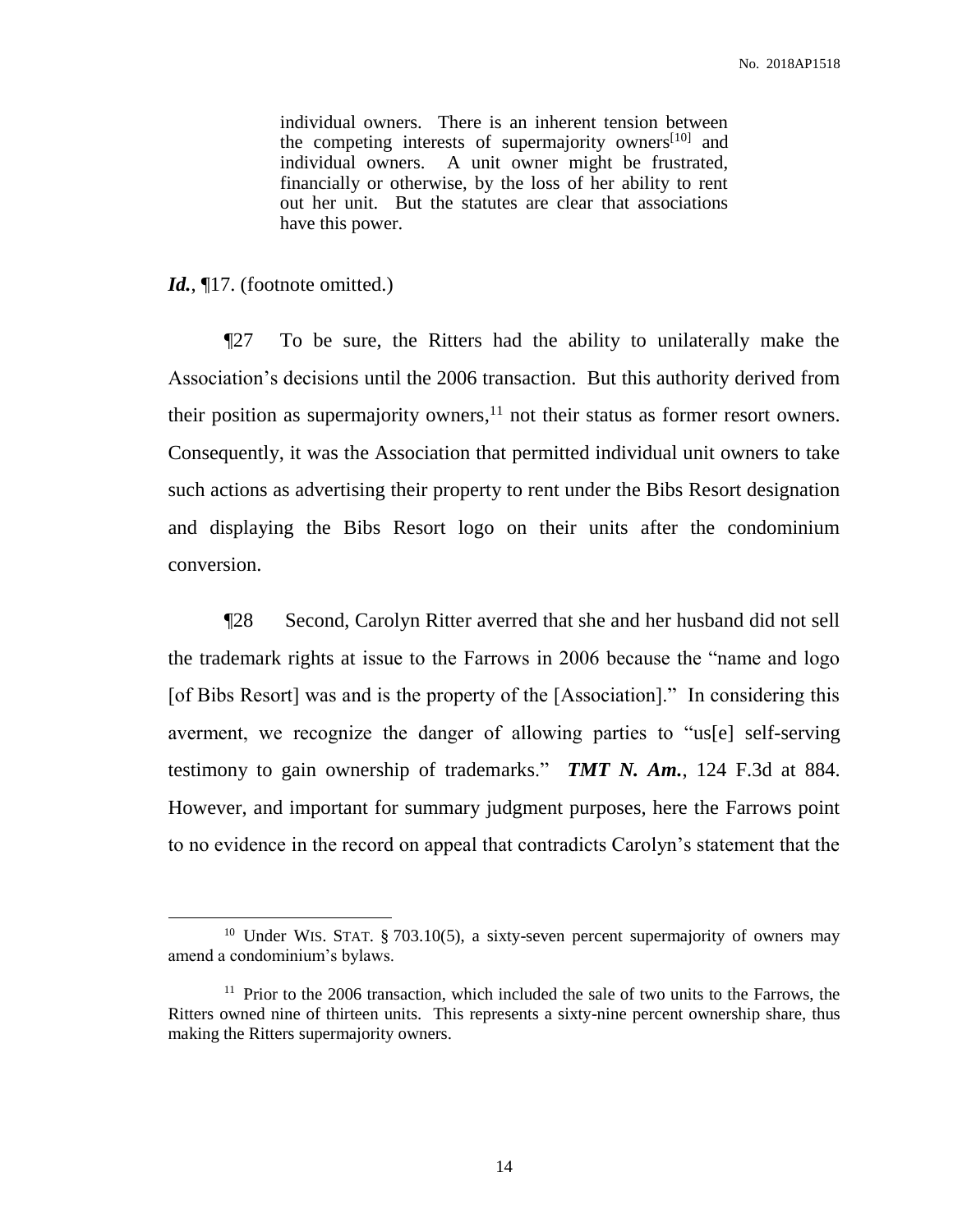Association owned the name Bibs Resort prior to the 2006 transaction. Indeed, our review of the record on appeal lends support to Carolyn's statement.

¶29 For instance, the 2006 offer to purchase between the Ritters and the Farrows stated that the Ritters intended to sell "all tangible and intangible personal property and rights in personal property owned by seller." Yet the Ritters and the Farrows subsequently submitted a joint correspondence to the DOR stating that the Ritters would be "amenable" to the Farrows' "use" of the name. That correspondence did not specifically state that ownership of the name Bibs Resort was being transferred to the Farrows, but only that the Farrows were given permissive "use" of the name in their "handling advertising, reservations, and payments" for Bibs Resort.

¶30 We conclude the foregoing supports Carolyn Ritter's averment because, again, the parties stated that the 2006 transaction included a "total transfer" of all the Ritters' property, including intangible property, that was "owned by the seller." Therefore, if Carolyn (and the Farrows for that matter) considered the Ritters to have owned the name "Bibs Resort," there would have been no need for the Ritters to acquiesce to the Farrows' use of the trade name Bibs Resort. In other words, although the Report of Business Transfer noted the 2006 transaction constituted a transfer of the Ritters' goodwill, the parties' conduct indicated they did not understand that goodwill to be tied to the name Bibs Resort. Rather, it would be tied to the management and related services then provided to the Association.

¶31 Third, the Ritters' decision to name the Association "Bibs Resort Condominium" is consistent with an intent to transfer the goodwill associated with the name Bibs Resort—and therefore the trademark rights—to the Association at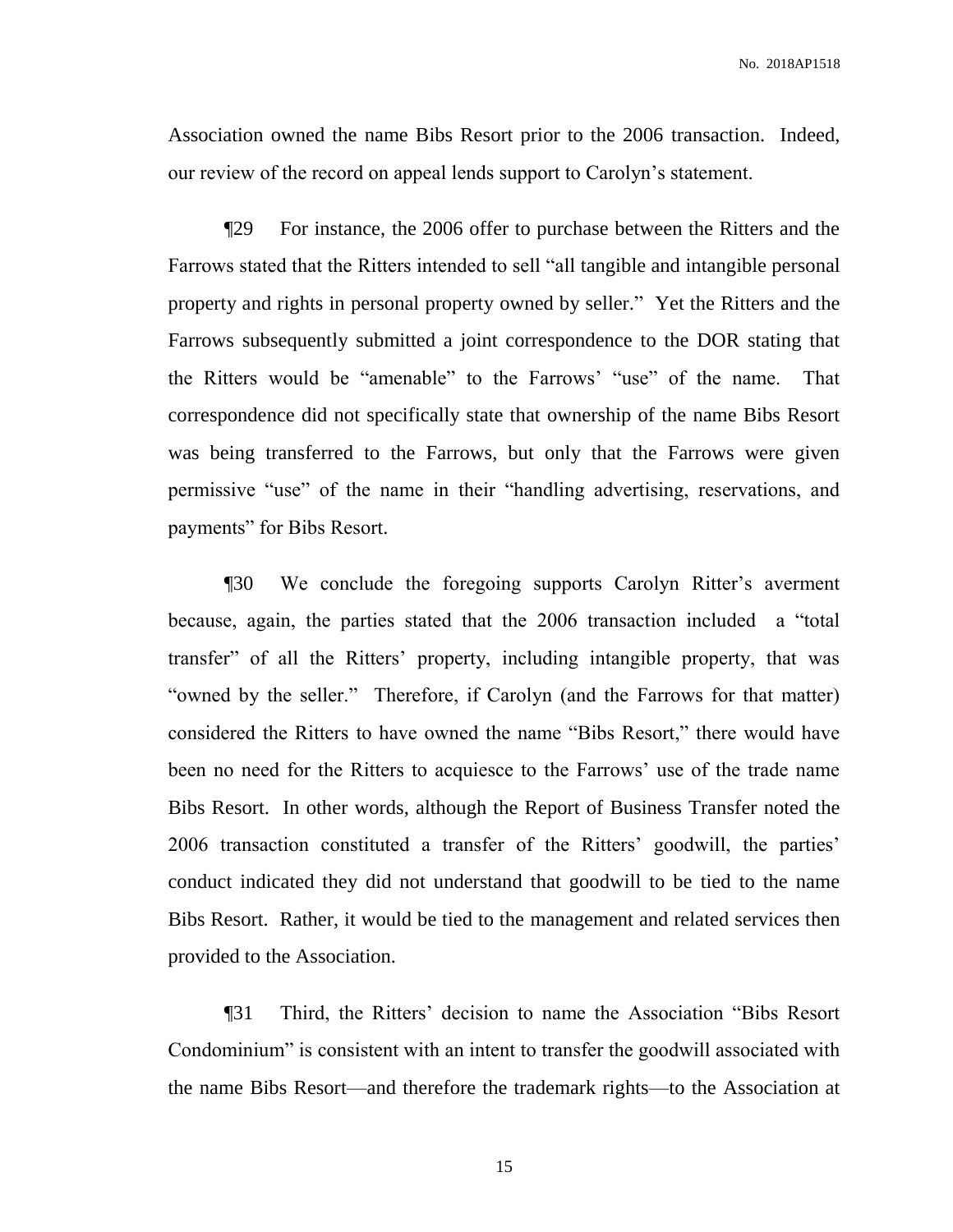No. 2018AP1518

the time of the condominium conversion. *See Berni*, 838 F.2d at 646. As explained, a trademark and its goodwill are inseparable. And the purpose of a transfer of goodwill is straightforward: "Goodwill enables a purchaser to step into the shoes of the seller." *Baker v. Commissioner of Internal Revenue*, 338 F.3d 789, 793 (7th Cir. 2003). In that sense, the Ritters' decisions to name the Condominium "Bibs Resort Condominium" and the Association "Bibs Resort Condominium, Inc." was significant because it allowed the Association to market the Condominium using the goodwill the Ritters ingrained in the name Bibs Resort from 1986 to 1998. Stated differently, the Ritters' decision to give the Condominium and the Association the same name as their resort allowed the Association to step into the Ritters' shoes as former operators of the resort.

¶32 At oral argument, the Farrows contended that the Ritters' decision to name the Condominium "Bibs Resort" was indicative of "sloppiness" on the Ritters' part because it showed poor management of their trademark rights. The Farrows reasoned that if the Ritters had simply named their condominium "XYZ Condominium" there would have been no subsequent dispute regarding ownership of the name "Bibs Resort."

¶33 We disagree with the Farrows' characterization of the Ritters' decision because it fails to recognize that if the Ritters had chosen another name for the Condominium, then the name "Bibs Resort" would have ceased to be entitled to trademark protection. This conclusion follows because, again, a trademark and its goodwill are inseparable. MCCARTHY ON TRADEMARKS § 2:16. Put simply, if the name "Bibs Resort" was separated from the very resort property it had come to represent from 1986 to 1998, then the name would no longer serve its purpose to identify and distinguish the resort property for potential renters. *See*  id., § 16:1 ("In the absence of customer recognition of the symbol, the 'owner' of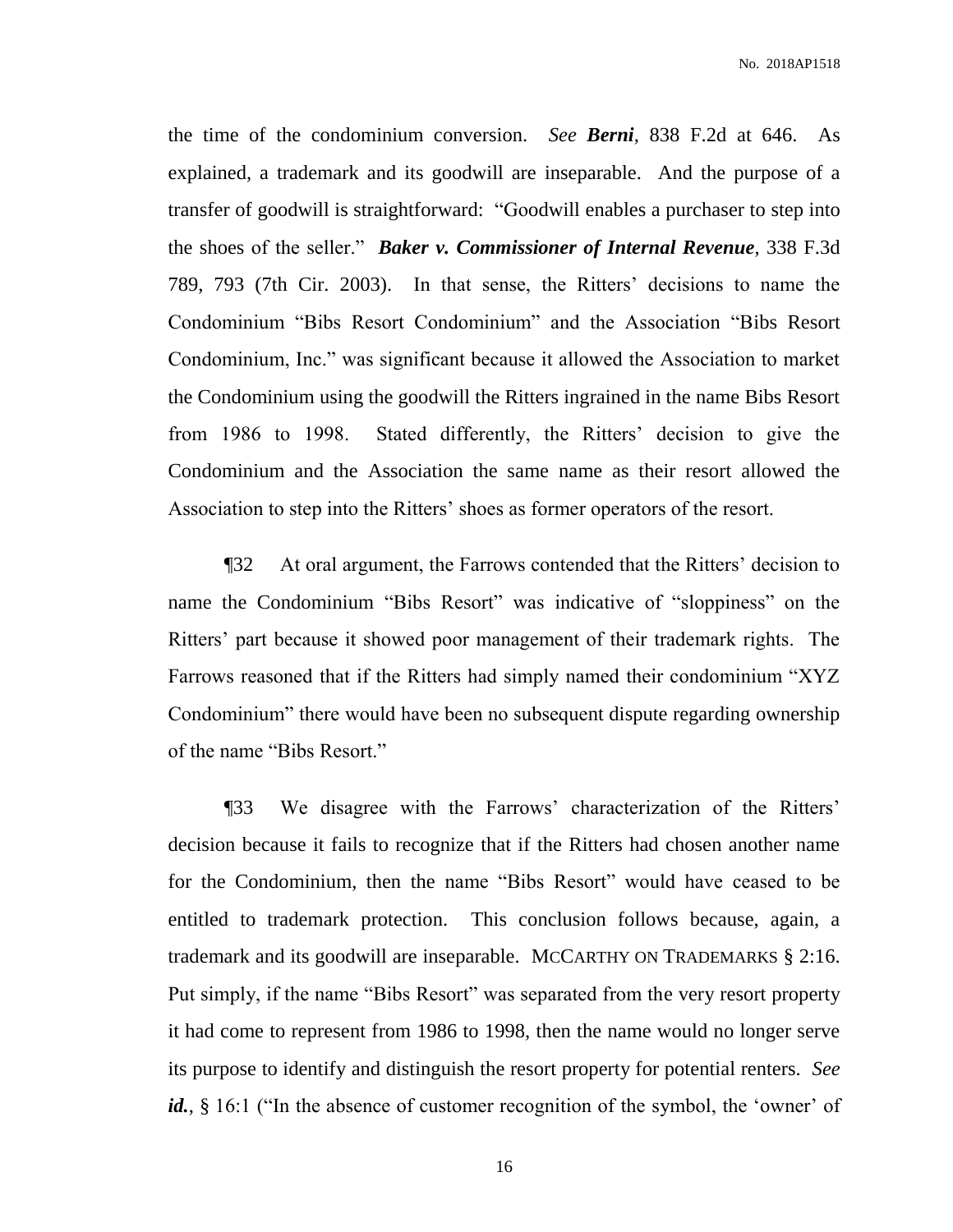the business has no good will, and thus there is nothing for the 'trademark' or 'trade dress' to symbolize or represent."). In any event, the Farrows' argument in this regard ignores the fact that the Association allowed individual unit owners to market the Condominium using the goodwill associated with the name "Bibs Resort."

¶34 In a related argument, the Farrows also contended at oral argument that concluding the Ritters transferred the trademark rights to the Association would frustrate the most important principle of trademark law: singularity of source. *See id.*, § 16:4. This argument hinges on the Farrows' assertion that they acquired the exclusive right to provide the services represented by the name "Bibs Resort"—specifically, "property management services, maintenance services, boat rental services, and bar and restaurant services"—as part of the 2006 transaction.

¶35 We are not persuaded that concluding the Ritters transferred the name "Bibs Resort" to the Association would cause confusion as to singularity of source, for two reasons. First, our supreme court has recognized that, in the context of resort properties, the "product" that attracts prospective renters is not the type of fungible services identified by the Farrows:

> A competent level of management can be expected to reproduce the predicted income stream from the condominiums. Most entrepreneurs willing to participate in the competitive resort market are likely to possess the requisite business savvy and skills to provide clean linens, switchboard services, and help with reservations and checkin and check-out.

*ABKA Ltd. P'ship v. Board of Review of Vill. of Fontana-On-Geneva Lake*, 231 Wis. 2d 328, 342, 603 N.W.2d 217 (1999). Instead, it is the "*unique quality of the land itself* that attracts prospective condominium renters." *Id.* (emphasis added).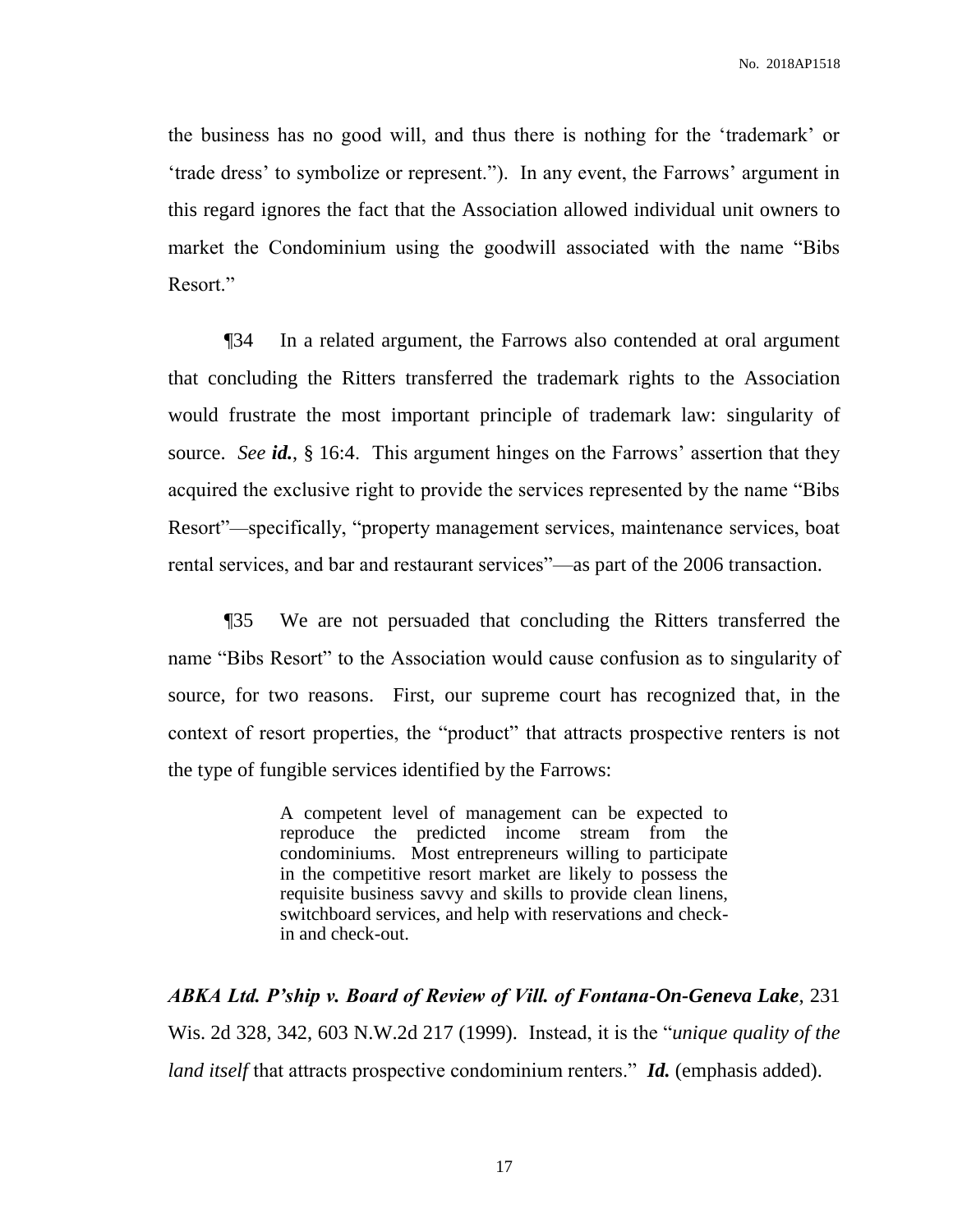¶36 Second, even assuming that the name "Bibs Resort" represents the services the Farrows identify, the record belies the Farrows' assertion that they acquired the exclusive right to provide all of the services they identify specifically, property management and maintenance services—as part of the 2006 transaction. To the contrary, the appellate record shows that although the Farrows purchased the Ritters' management contracts with the individual unit owners, those contracts included "termination clause[s], enabling either party to terminate the agreement at any time." Indeed, within two years of the Farrows' purchase of these management contracts, every member of the Association—with the exception of the Farrows themselves—had exercised their right to cancel these contracts.

¶37 Likewise, the record establishes that the Ritters could not have sold an exclusive right to provide maintenance services on the property because the 1998 condominium declaration gave that right to the Association. Specifically, the declaration states that the Association had the right to "enter into contracts with any firm, person or corporation for the maintenance and repair of the condominium common properties." This right again derived from the statutory mandate that the "affairs of every condominium shall be governed by an [owners'] association." WIS. STAT. § 703.15; *see also Solowicz v. Forward Geneva Nat'l, LLC*, 2010 WI 20, 15, 323 Wis. 2d 556, 780 N.W.2d 111. There is no record evidence that the Association itself ever transferred an exclusive right to provide maintenance services to the Farrows.

¶38 In summary, we conclude that in 1998 the Ritters impliedly transferred the name "Bibs Resort" to the Association when they converted their resort to a condominium. This conclusion is compelled by: (1) the statutorily mandated transfer of control over the Condominium's affairs, including unit